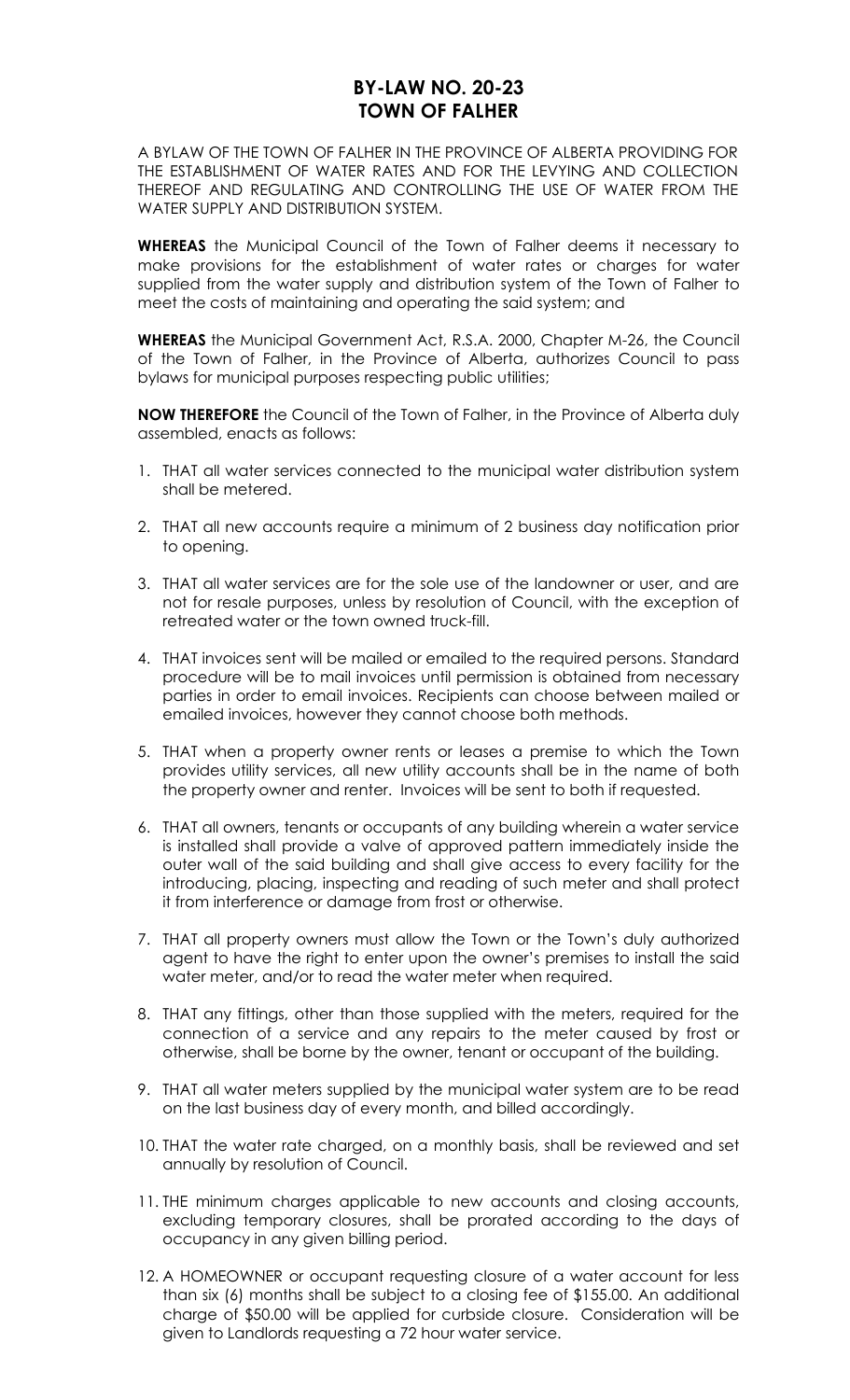- 13. THAT service is to be disconnected to any consumer whose water bill remains unpaid for sixty (60) days from the date of billing.
- 14. THAT failure to receive a utility invoice is not considered sufficient reason for non-payment of the account.
- 15. THAT if service is to be discontinued on account of non-payment of a water bill, a charge of \$100.00 shall be made before the service is re-opened.
- 16. THAT if a water meter or water meter seal is broken or tampered with without the permission of the Town of Falher, a fine of \$200.00 shall be charged to the consumer. Should the tampered meter cause a reading of zero (0) m3 , the consumer will also be charged for four  $(4)$  m<sup>3</sup> of water for each month that they illegally obtained a reading of zero (0).
- 17. THAT every consumer for whom a water utility account has not been opened at the time of the passing of this bylaw shall pay to the Town of Falher a utility account fee/deposit in the amount of \$200.00. The said fee/deposit, upon the discontinuance of water services to the premises, shall be applied to the final utility account.
- 18. THAT no water is to be supplied to any consumer for whom a water utility account has not been opened by the receipt of the utility account fee/deposit as required under Section 16.
- 19. THAT in as much as the Town's utility bill is a composite bill for all municipal utilities and services, any payment shall be credited firstly in payment of the water service and secondly in payment of the sewer services.
- 20. THAT all water which passes through the water meter and is recorded thereon is to be charged as water consumed by the person responsible for the account unless otherwise directed by resolution of Council.
- 21. THAT where there is a malfunctioning meter, water consumption will be charged on an estimated consumption basis. Consumption will be based on the average consumption for the previous three meter readings.

## TESTING METERS:

21. IF ANY consumer disputes the accuracy of the consumption of water registered by the meter, they may, by paying a fee based on the current testing rate to the Town of Falher, have the meter tested. If on being tested, the meter is found to be correct, the account in dispute must be paid forthwith and the fee paid is forfeited to the Town. If the meter is found to be incorrect, the fee shall be refunded and account adjusted to the basis of the average consumption of the premises for the previous six reading, if available.

#### LEAKY AND FAULTY FIXTURES:

22. IN THE case of leaky or faulty fixtures, the owner shall have no claim against the Town for loss of water service. The Town, at their discretion, may provide data to the consumer, should a leak be detected.

#### REPAIRS TO SERVICE LINE:

23. THAT when a water line is discovered to be damaged or broken, the following will apply:

a) Pursuant to section 35(2) of the Municipal Government Act, the municipality is responsible for the construction, maintenance and repair of the portion of the service connection from the main lines of the system or works to the boundary of the road or easement.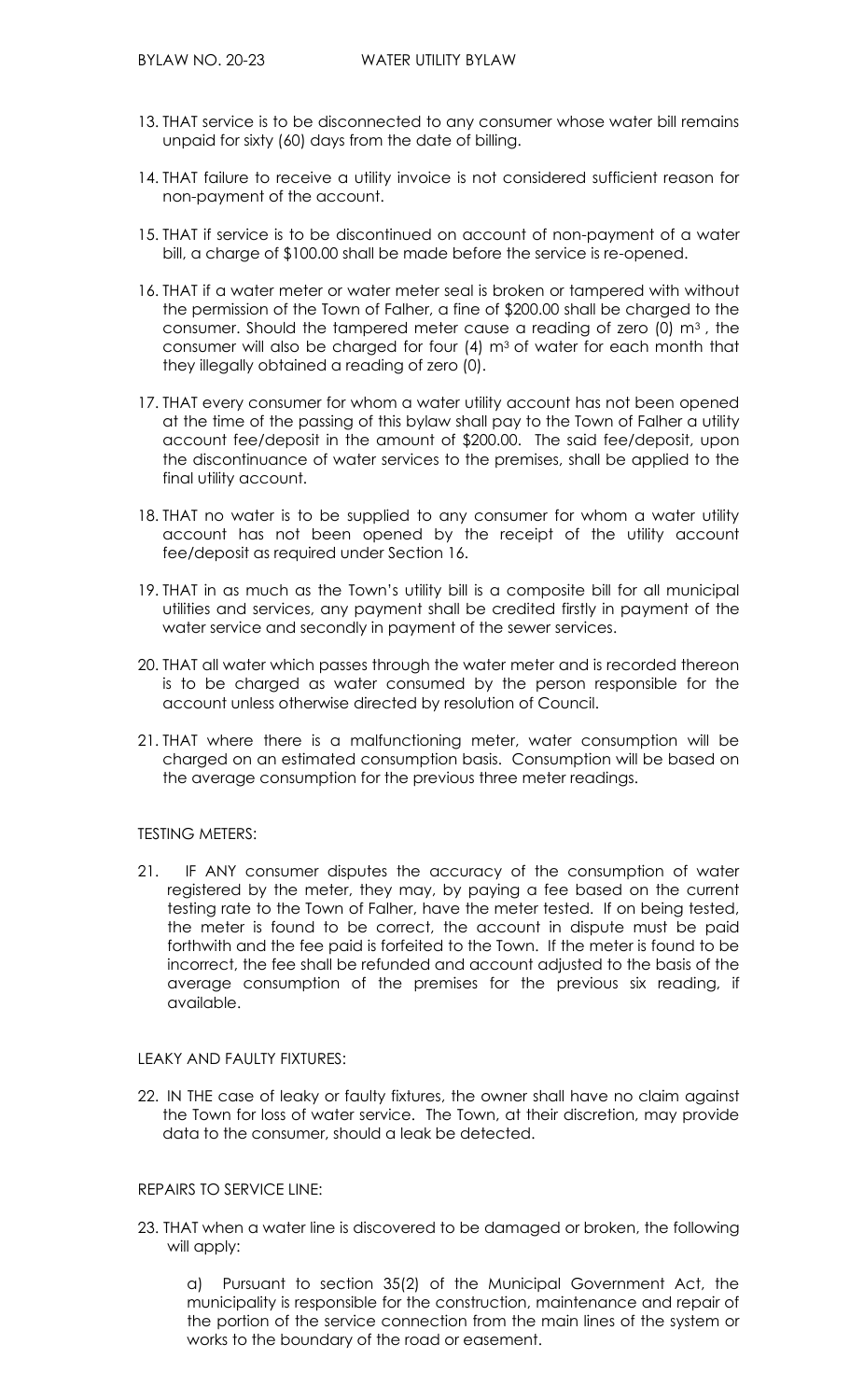b) Pursuant to section 37(1) of Municipal Government Act, the owner of a parcel of land is responsible for the construction, maintenance and repair of a service connection of a municipal public utility located above, on or underneath the parcel.

## FAILURE OF WATER SUPPLY:

24. THE TOWN shall not be liable for any damage which may result to any person or premises from shutting off the water from any water main or service or for any purpose whatsoever even in cases where no notice is given, and no deduction shall be made from water bills in consequence.

## DISCONTINUING WATER SERVICE:

25. THAT any owner wanting to discontinue the water service must give not less than two (2) business days notice to the Town of their intention or desire to discontinue the service, otherwise they shall be liable for the rates or charges arising from the use of the service.

# BACKFILLING SERVICE TRENCH:

26. THAT no trench either public or private in which has been laid any pipe leading to the main system shall be backfilled until the pipe or work has been tested and approved. The Town of Falher's Director of Public Works shall be notified when the work is ready for inspection and such work shall be left uncovered until such time as it has been inspected.

# WATER TRUCKFILL:

- 27. THAT every consumer for whom a water truckfill account has not been opened at the time of the passing of this bylaw shall pay to the Town of Falher a utility account fee/deposit in the amount of \$200.00. The said fee/deposit, shall be applied to the final utility account.
- 28. A FEE equal to the current rate of replacement of the locking system shall be charged on all unreturned keys.
- 29. AN ACCOUNT with a usage of less than 15 cubic meters in a 12 month period, shall be classified as dormant and the account will be closed. The deposit will be retained until key(s) are returned. Failure to return the keys within 1 month of closure shall forfeit the deposit.

# UNPAID ACCOUNTS:

- 30. AN interest charge of 1.5% per month shall be imposed on any utility account that remains unpaid after the due date of the 25<sup>th</sup> of the month.
- 31. ANY unpaid water rates or charges provided for under this Bylaw shall, when in default, constitute a lien upon the owners property and shall be subject to the same penalties and collectable in the manner as taxes levied by the Town.

# ENACTMENT

- 32. Bylaw No. 12-09 is hereby repealed.
- 33. This bylaw shall come into force and effect when it receives third reading and is duly signed.

READ a first time this \_\_\_\_\_\_day of\_\_\_\_\_\_\_\_\_\_\_\_\_\_\_\_\_\_\_\_\_\_\_\_2020.